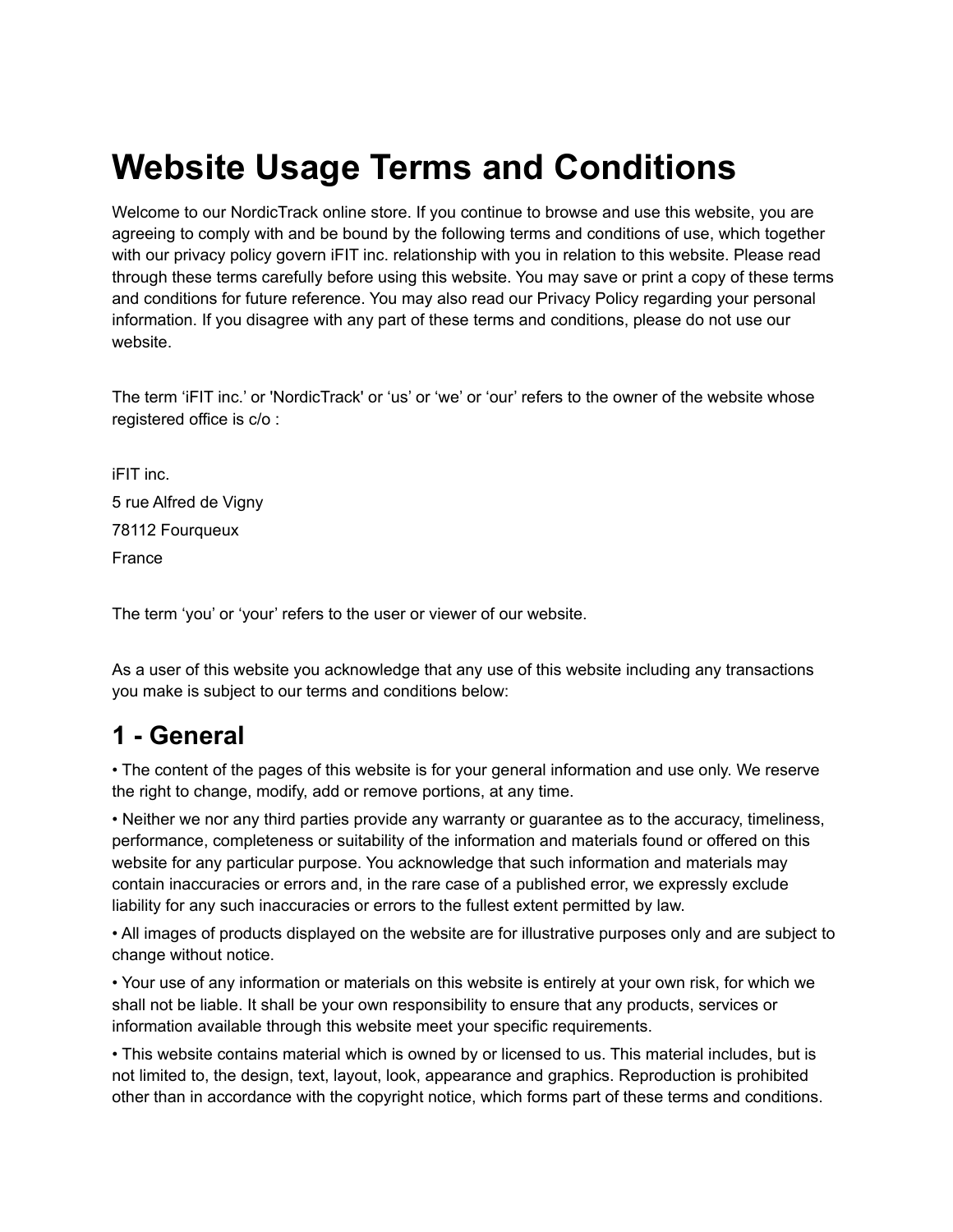• All trademarks reproduced in this website, which are not the property of, or licensed to the operator, are acknowledged on the website.

• Unauthorised use of this website may give rise to a claim for damages and/or be a criminal offence.

• From time to time, this website may also include links to other websites. These links are provided for your convenience to provide further information. They do not signify that we endorse the website(s). We have no responsibility for the content of the linked website(s).

• Your use of this website and any dispute arising out of such use of the website is subject to the laws of England, Northern Ireland, Scotland and Wales.

• Please click [here](https://www.nordictrack.co.uk/sites/default/files/pdf/cmsstatic/terms-and-conditions-ntuk-19112021.pdf) if you wish to download a PDF version of the full terms and conditions. For any purchase made through "NordicTrack" using "HiPay", the registered address is: iFIT inc. 5 rue Alfred de Vigny 78112 Fourqueux France

SAS au capital 3 648 000€ RCS Versailles B400 007 373 TVA INTRACOM : FR 17 400007373

For any purchase made through "NordicTrack" using "Paypal", the registered address is:

iFIT inc. 5 rue Alfred de Vigny 78112 Fourqueux France

More information about the payment methods available at NordicTrack, please [click here.](https://www.nordictrack.co.uk/secure-payments)

### **2 - How to order**

• You can place an order through our web store.

• To place your order online, visit [www.nordictrack.co.uk,](https://www.nordictrack.co.uk/) select your product and click 'add to cart'. Once all desired products have been added to your cart, proceed to the checkout and follow the on-screen instructions to complete your order.

• All orders are to be paid in full before release for despatch.

• Your order is an offer to buy from NordicTrack, the contract of sale is only confirmed upon the physical despatch of your goods. Nothing we do or say will amount to acceptance of the order until it is despatched from our warehouse.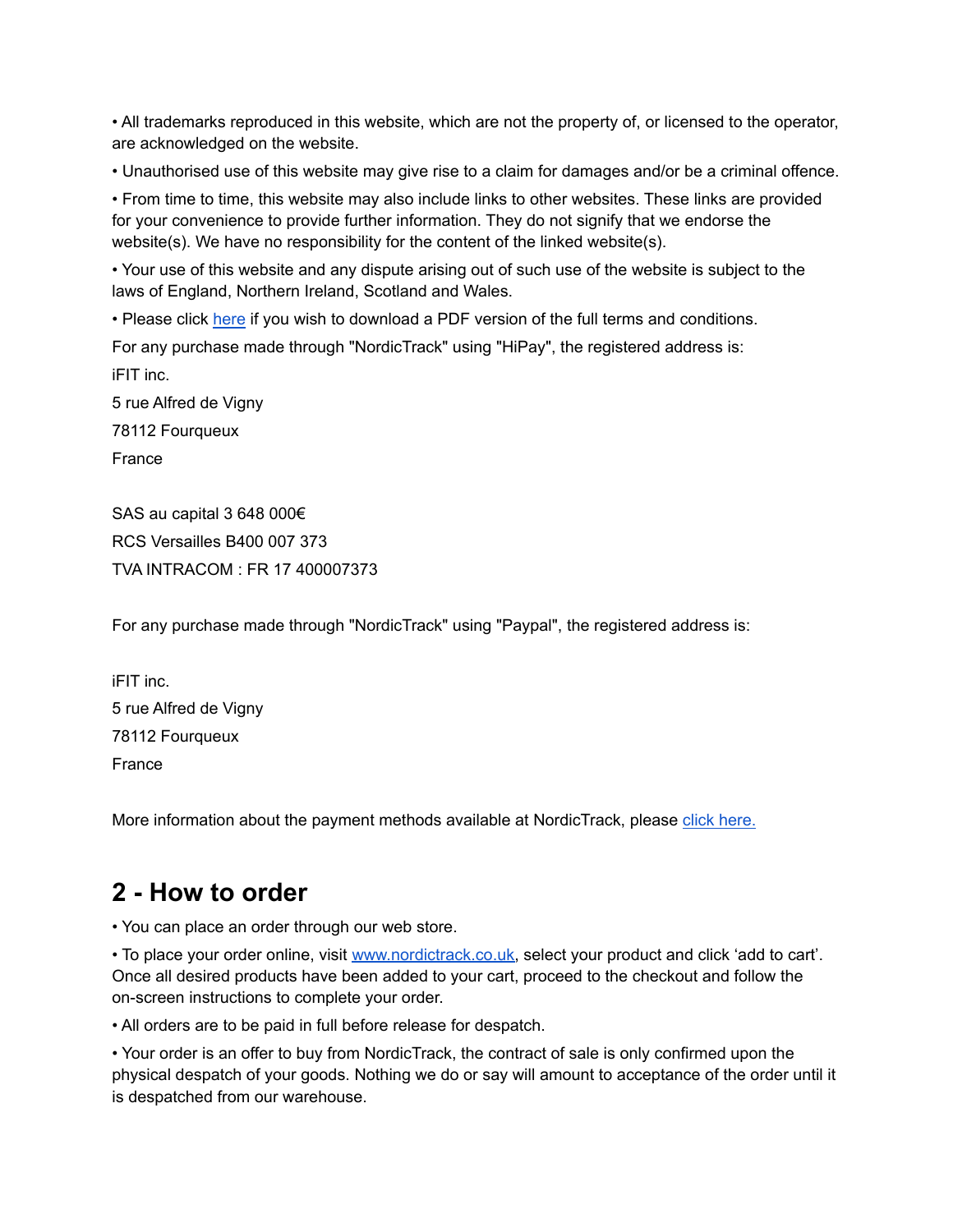• Completing the online order and payment process confirms full acceptance of these terms and conditions of sale.

We offer several methods of payment:

• Credit or Debit Card

Payment by credit or debit card is made through the secure HiPay Online Payment System. Please follow the on-screen instructions once you have selected this option in the checkout process.

• PayPal

Please follow the on-screen instructions once you have selected this option in the checkout.

• V12 Finance

Please follow the on-screen instructions once you have selected this option in the checkout. For more information click this [link](https://www.nordictrack.co.uk/finance-information).

Please be aware that in order to safeguard against fraudulent applications, we regret that we're able only to deliver goods to the home address of the applicant.

• Klarna

Please follow the on-screen instructions during checkout once you have selected this option in the checkout. For more information click this [link.](https://www.klarna.com/uk/customer-service/what-is-pay-in-3-instalments-and-how-does-it-work/)

Please see Klarna's terms and conditions [here](https://cdn.klarna.com/1.0/shared/content/legal/terms/0/en_gb/slice_it_card/).

Please be aware Klarna is only available on orders under the value of £2500.

# **3 – Delivery**

#### **Standard Delivery**

- Free delivery is available during the checkout on all products ordered to mainland UK addresses.
- Select the standard delivery option and your product will be delivered by a two man delivery team into the ground floor room of your choice with clear, unrestricted access.
- You will be contacted by our delivery partners either via text message or email which will include a bookings link allowing you to schedule your delivery, or alternatively via telephone call.
- You should expect to receive your product within approximately 5-10 working days after placing your order.

#### **Off-Shore Delivery**

- We do not offer direct delivery to off-shore locations. We are able to deliver to a mainland UK shipper of your choice free of charge.
- We can deliver to a mainland UK shipper of your choice and you would need to make arrangements with the shipper to have the product delivered to your location.
- You will be offered the off-shore delivery option automatically during the checkout process.
- Postcode areas that meet this criteria; **PO30-41, GY, JE, TR21-TR25, HS, ZE** & Scottish Islands.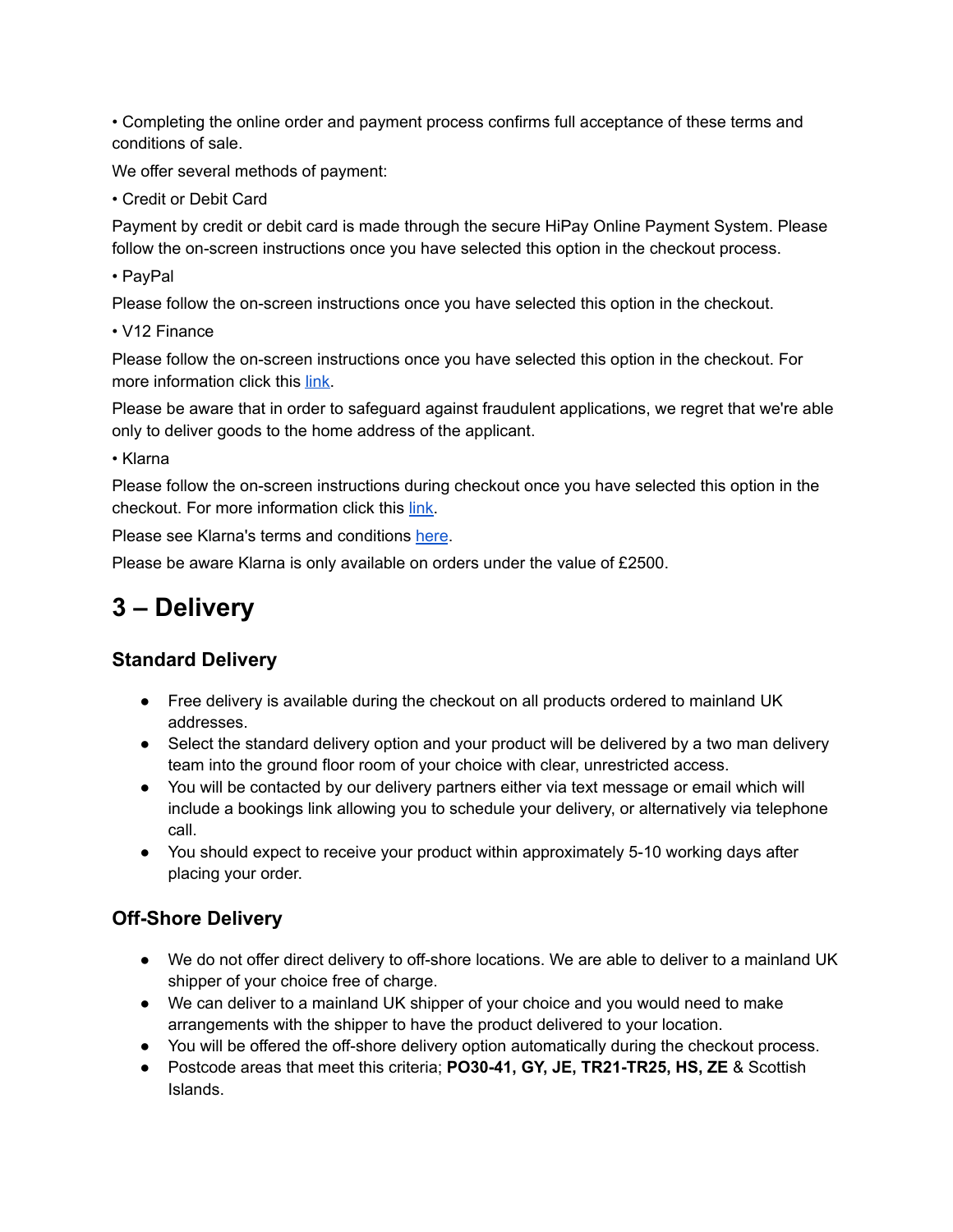- Scottish Islands include; **HS, IV41-IV51, IV55-IV56, KA27, KA28, KW15-KW17, PA41, PA42-PA49, PA60, PA61, PA62-PA76, PA77, PA78, PH41, PH42, PH43, PH44, ZE**
- This delivery option excludes Northern Ireland and Republic of Ireland.

#### **Product Assembly**

- You can choose to have your product delivered and assembled in a ground floor room of choice
- This service will incur a total fee of £199 across all product types.
- If you select this option, your product will be delivered by a two man or three man delivery team into the ground floor room of your choice with clear, unrestricted access and assembled by the delivery team. The delivery team will also remove and dispose of the product packaging.
- You should expect to receive your product within approximately 7-14 days after placing your order.
- This service is not available offshore, to Scottish highlands, for delivery on a Saturday, or for delivery and assembly to an upstairs room. Scottish highlands includes; **HS, IV41-IV51, IV55-IV56, KA27, KA28, KW15-KW17, PA41, PA42-PA49, PA60, PA61, PA62-PA76, PA77, PA78, PH41, PH42, PH43, PH44, ZE.**

#### **General**

All goods are supplied flat-packed for home assembly. Two people are required for assembly of larger items.

All of our standard deliveries are classed as an all day booking. You will receive a text message the evening before the booked delivery will take place confirming the time slot available to deliver the product(s) to yourself.

All of our product assembly deliveries are classed as an all day booking. You will be contacted by the install team on the day when they are on their way to you to conduct the delivery and install of your machine.

Please ensure you check the product and packaging thoroughly before signing for your goods as received in good condition. Please be aware that the outer packaging on heavy goods may be marked or damaged but will have served its purpose in protecting the goods inside. In the unlikely event that a product is delivered in an unacceptable condition, please refuse the delivery and contact our sales office.

You must ensure you are available to accept delivery on the agreed date or additional charges may apply.

Small items will be sent by either post or a parcel carrier and delivery may occur on seperate days if ordered with other large items. The delivery method is specified during the checkout process.

Neither service offers pre-booked deliveries, post or parcel deliveries should be expected within 2-5 working days of order. If you are unable to receive the package during the initial delivery, you receive a card from the delivery agent allowing you to reschedule the delivery or arrange collection from their nearest depot. Failed delivery charges may be applicable.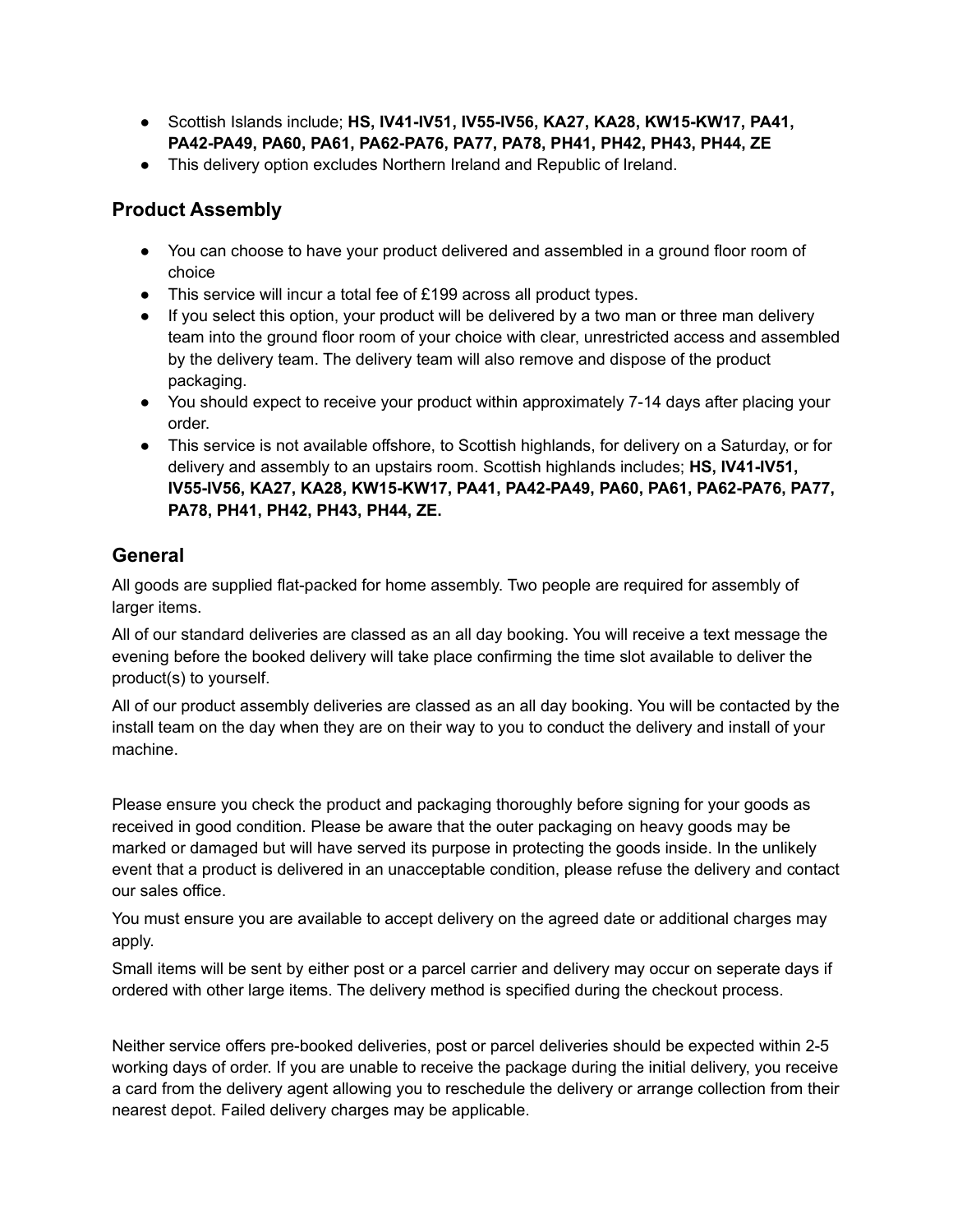# **4 – Cancellations, returns, refunds and complaints**

\*Consumer Rights Act 2014

For Distance (online & Mail Order) Selling:

Under the [Consumer Contracts Regulations 2014,](https://www.which.co.uk/consumer-rights/regulation/consumer-contracts-regulations) a customer is allowed to return an item if they simply change their mind. A customer has the right to cancel at any time from the moment they place their online order, and up to 14 days from the day they receive the goods. The customer then has a further 14 days from the date they notify the retailer of their cancellation to return the goods. However, as per the Distance Selling Regulations, if an order has already been shipped and has left our possession, we will require the customer to pay the associated costs of returning the item to us before we will refund the purchase.

For our carriers to collect, the machine should be in a safe and easy to access ground floor location. Please also note if the collection fails due to the product being inaccessible, unable to fit through a door, or not in a safe location for collection (including upstairs rooms) the original collection fee will remain and a further payment would be required to re-attempt a collection.

If the product has been used, assembled, unboxed or the packaging has been opened there will be a fee payable/deducted from your refund to reflect the diminished value of the goods. This can equate to up to 15% of your machine's value.

For Faulty Goods:

Under the Consumer Rights Act 2015, a customer has an early [right to reject goods](https://www.which.co.uk/consumer-rights/letter/letter-to-get-a-refund-if-your-item-is-faulty) that are unsatisfactory quality, unfit for purpose or not as described, and get a full refund. This right is limited to 30 days from the date the customer took ownership of the goods. If an item is faulty and needs to be returned, the customer does not need to pay postage costs for the return of the faulty item. If a customer is asked to return an item that arrived damaged, not as described or faulty, the retailer should refund the total cost of the return.

Information on current regulation can be found here [https://www.which.co.uk/consumerrights/l/returns-and-refunds](https://www.which.co.uk/consumer-rights/l/returns-and-refunds)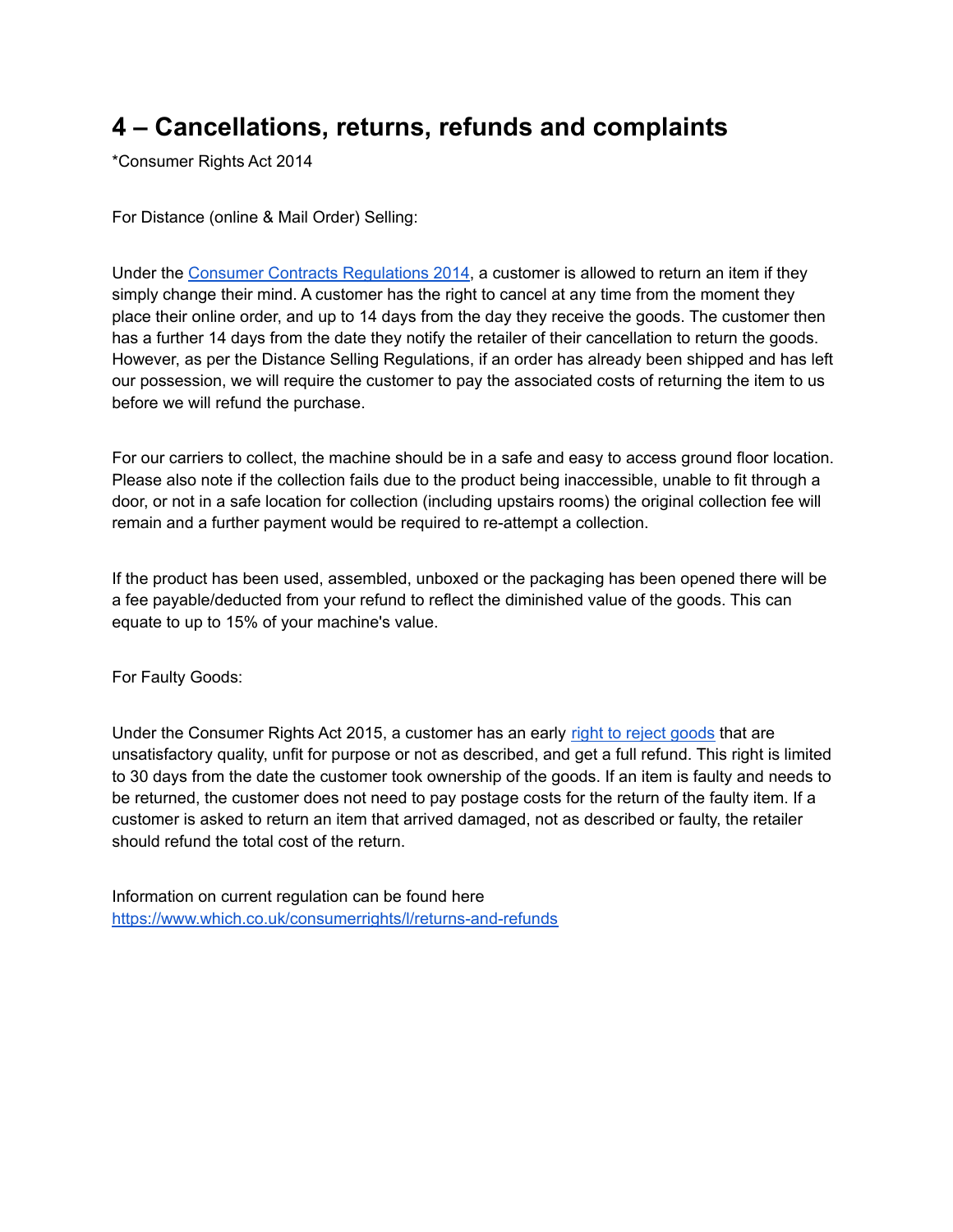To file a dispute, you are also able to do this through ADR (Alternative Dispute Resolution) which helps resolve disputes about 'non-regulated' matters between consumers, non-microbusinesses and retailers. You would need to be prepared to submit to an ADR procedure operated by this provider;

Retail ADR 12 Walker Avenue, Stratford Office Village, Wolverton Mill, Milton Keynes MK12 5TW Tel: 020 3540 8063 Their website is: <https://www.retailadr.org.uk/>

The European Commission provides for an online dispute resolution platform, which you can access here: https://ec.europa.eu/consumers/odr/. If you would like to bring a matter to our attention, please contact us.

# **5 – Warranty**

• iFIT inc. warrants their products to be free from defects in workmanship and material, under normal use and service conditions for a period of 12 months from the date of original purchase for the original owner of the equipment.

• Warranty upgrades are available on certain NordicTrack products subject to registering your warranty within 28 days of purchase by either completing and returning the included warranty card or by registering your details [here.](https://www.iconsupport.eu/)

• Upon successful registration the following upgrades apply:

-Treadmills - 2 Year parts and labour, 10 year motor, Lifetime frame guarantee

-Ellipticals, Bikes & Strength - 2 Years parts and labour; 5 year frame guarantee

• The warranty is only valid when the equipment is used in a private domestic environment.

• The warranty guarantees the product to be free from defects in workmanship and material under normal use and service conditions.

• This warranty does not cover

1, normal wear and tear,

2, any adaptations or changes to upgrade the product from its normal purpose

3, damage resulting from; transportation; abuse or misuse; non private domestic use; repairs not provided by an iFIT authorised service provider; accidents, lightening, water or fire; improper environment including but not limited to humid, dusty or external.

This warranty will be granted only on production of a satisfactory proof of purchase.

Full terms and conditions can be found [here](https://www.nordictrack.co.uk/warranty-terms-and-conditions).

In the unlikely event of a problem occurring on your NordicTrack machine, you should contact our customer service team either by email, csuk@iconeurope.com, or telephone, 0330 123 1045.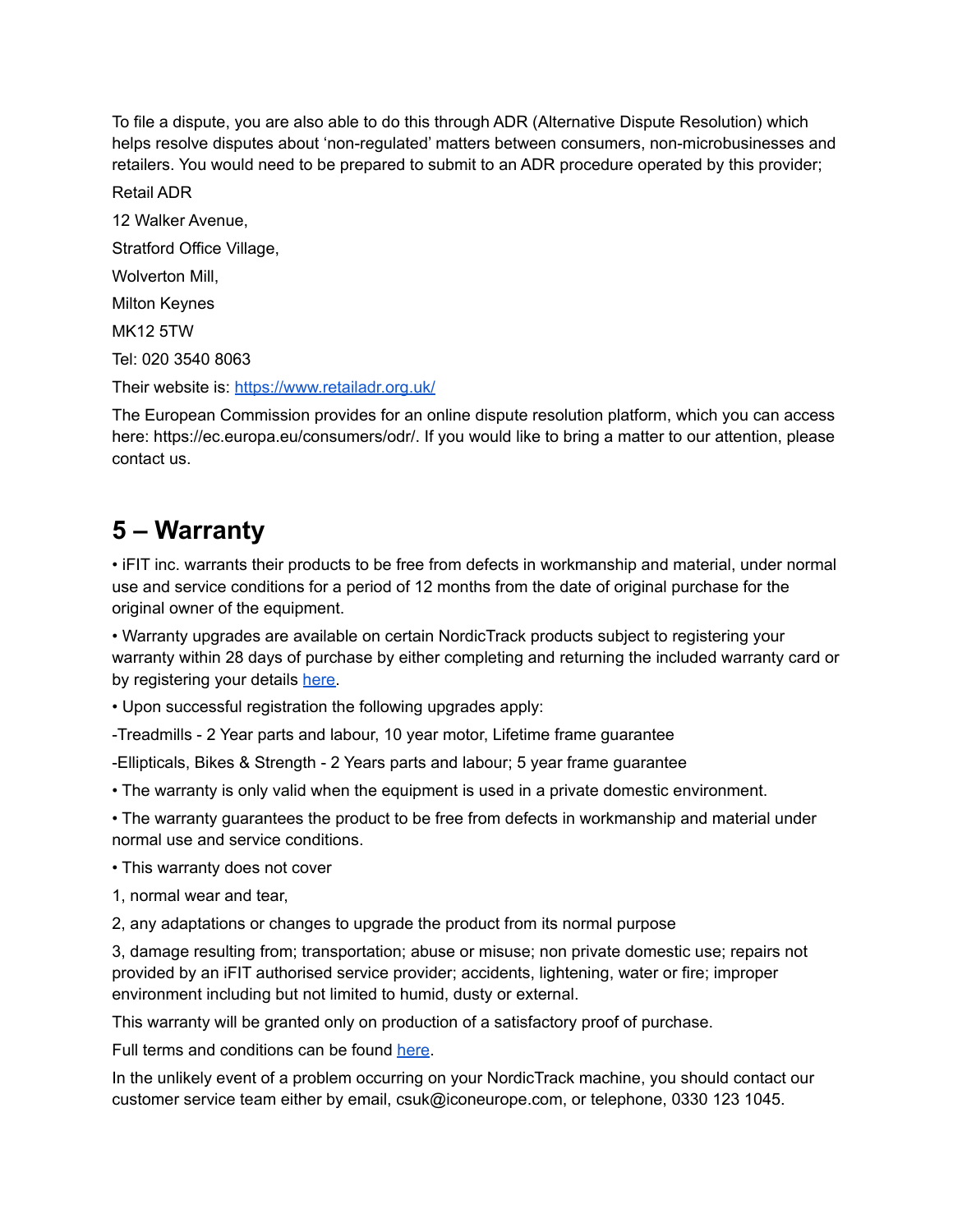# **6 - WEEE Regulations and compliance**

• You can now recycle your old electrical items with us

If you're buying a new electrical item, we will recycle your old one for free; you just need to pay the return carriage if you choose to use our carriers to collect the item from your house.

#### • Why recycle?

Unwanted electrical equipment is the UKs fastest growing type of waste.

Many electrical items can be repaired or recycled, saving natural resources and the environment. If you do not recycle, electrical equipment will end up in landfill where hazardous substances will leak out and cause soil and water contamination - harming wildlife and also human health.

#### • We can help

We are pleased to offer our customers the chance to recycle their old electrical items.

We can arrange a like-for-like collection of your old product with our nominated carriers when you purchase a new product from us. Please call our sales dept on 01924 964150 within 48 hours of placing your order to arrange collection with us through our nominated carriers.

Please note returning a product with our carriers will require a quote from our carriers for collection. For our carriers to collect, the machine should be in a safe and easy to access downstairs location and dis-assembled so that it can easily fit through any exit to your property.

Please also note if the collection fails due to the product being inaccessible, fully built and unable to fit through a door, or not in a safe location for collection (including upstairs rooms), the original collection fee will remain and a further payment would be required to re-attempt a collection.

You may also return the machine to us by your own carrier at your own cost within 28 days of purchasing your new item.

To remind you that old electrical equipment can be recycled, it is now marked with a crossed-out wheeled bin symbol. Please do not throw any electrical equipment (including those marked with the crossed out wheeled bin symbol) in your bin.

• What is WEEE?

The Waste Electrical or Electronic Equipment (WEEE) Directive requires countries to maximise separate collection and environmentally friendly processing of these items. In the UK, distributors (including retailers) must provide a system which allows all customers buying new electrical equipment the opportunity to recycle their old items free of charge. Those establishing their own take-back scheme must as a minimum offer all customers buying new electrical equipment free take back of their old electrical items on a like-for-like basis.

Find more information on WEEE recycling, and locate your local recycling centre, at recyclenow.com